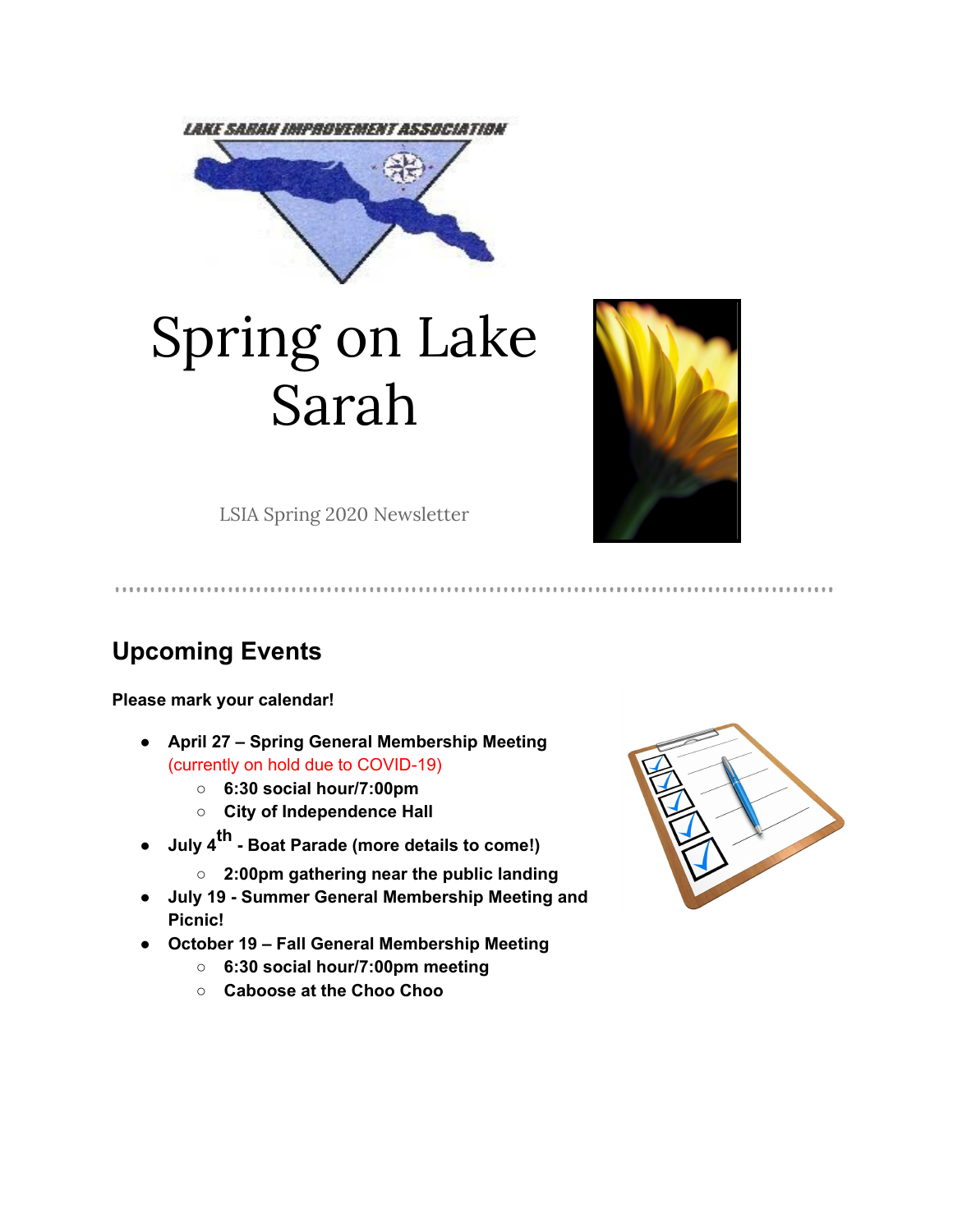# **Hello Spring!**

We have made it through another winter and are all looking forward to a fun summer on and around the lake!

The Lake Sarah Improvement Association (LSIA) board decided last year to print and mail one of the 3 newsletters in 2020. In the recent past we have been sending out notices and newsletters all by email from the secure list we maintain. However, we are aware that only about 50% of the time do our correspondences actually get opened and read. We get it. People are busy and we all get lots of emails. So, we have printed and mailed our newsletter this spring. Please take a moment to read it and we look forward to another great year on Lake Sarah!

# **Spring Membership Meeting**

*Due to Covid 19 precautions, our spring meeting is currently on hold and could possibly be cancelled. We will send any further information out via email and the lakesarah.com website.*

Please join us on Monday **April 27** for our annual spring general membership meeting! This is our biggest and most important meeting of the year because we discuss the water quality of Lake Sarah. Once again Eric Fieldseth from AIS (Aquatic Invasive Species) Consultants will be presenting a brief update on our aquatic plant management. It's a great opportunity to learn more about the progress we have made in improving Lake Sarah and our goals for 2020.

> **Where: City of Independence Hall Time: 6:30pm social time/ 7:00pm Meeting begins**

# **Join Us!**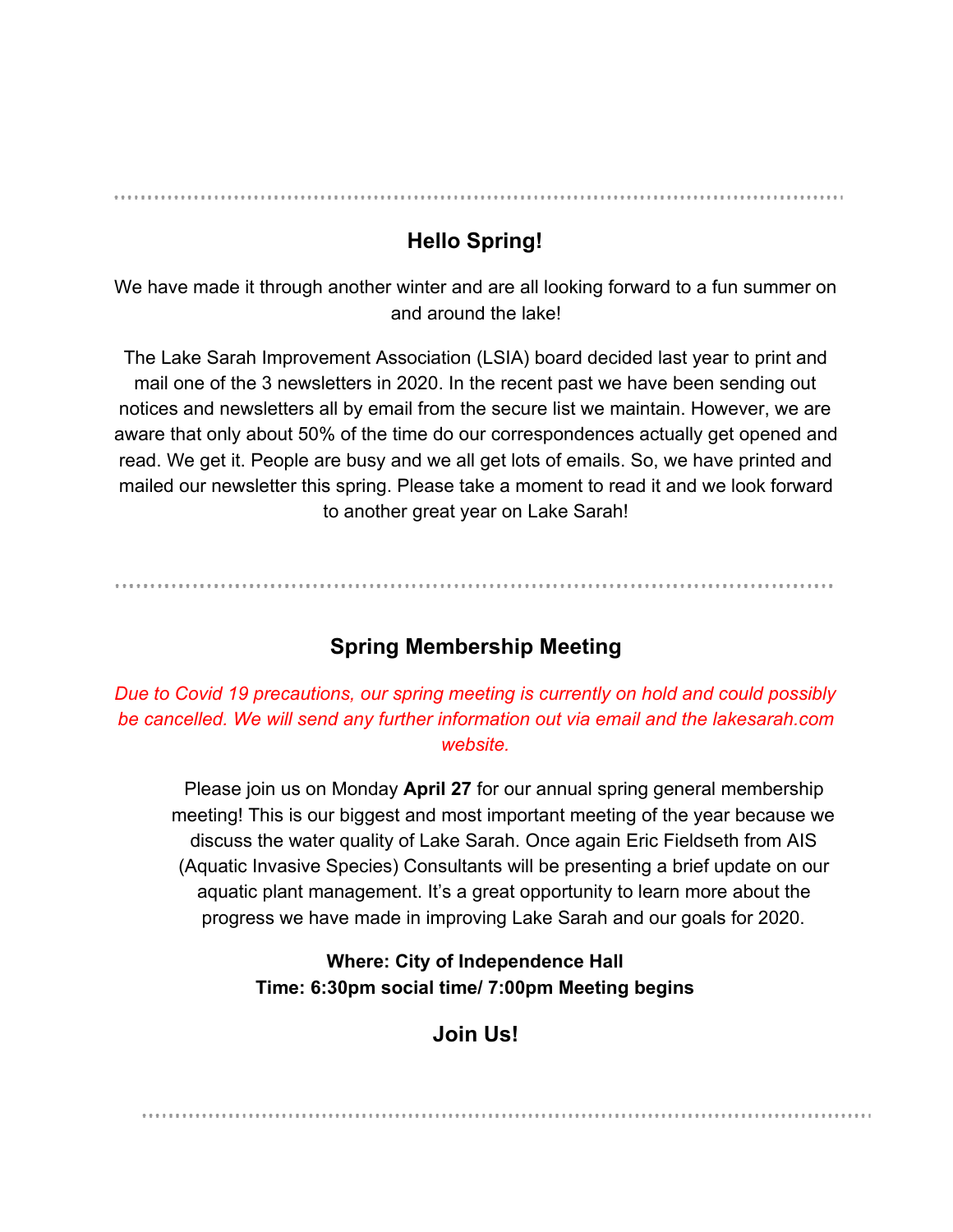# **Lake Sarah Neighborhood Directory**



Did you know that LSIA updates and distributes a neighborhood directory every year? It's a wonderful way to know who your neighbors are and contact them. The 2019/2020 directory was distributed by email last fall. If you did not receive one and would like us to send one to you please send us an email with your request to [lakesarahassociation@yahoo.com.](mailto:lakesarahassociation@yahoo.com) We have a limited number of printed copies that will be available at the spring meeting.

If you notice that a change or correction is needed in the directory please send a note to the email address listed above. We will make the correction for the next edition this fall.

# **2020 Membership Drive**

It's time to renew your LSIA membership! Once again, the annual membership fee is only \$35.00. Thank you to those who have already sent in their membership donation!

Our LSIA supports efforts to improve the water quality, adds fish (walleye!) to the lake every fall, provides a neighborhood directory annually, sponsors 3 general membership meetings a year and a number of community events such as the July  $4<sup>th</sup>$  boat parade and the summer picnic!

So please help support our lake and community by renewing or joining LSIA. There is a membership form included in the newsletter. Please complete the form (including your current email) and mail it along with your tax-deductible check to the address listed.

There is an option to pay with PayPal on the *lakesarah.com* website. However, we prefer to receive a check along with the COMPLETED membership form so we can be sure we have accurate information for our database and directory. For administrative ease, please consider combining your membership fee with your \$150 lake treatment donation for a total donation of \$185.

Thank you!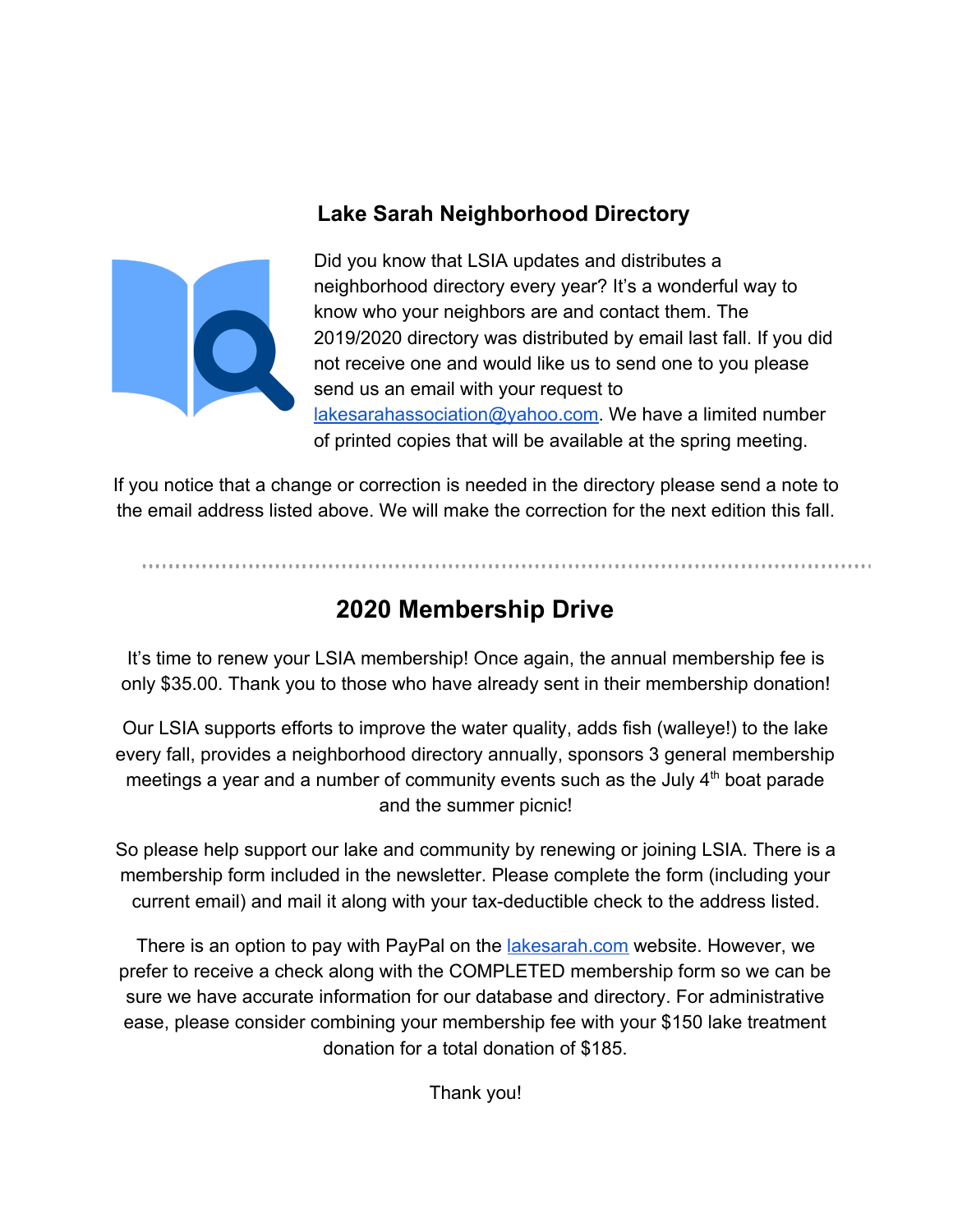# **New LSIA discount for paid members!**

In addition to getting a discount on your trash pick up from Randy's Sanitation and water services from Finkens, we are happy to announce a new discount available to LSIA paid members!

#### Group Boat Storage Rate

As part of our ongoing effort to add value to the LSIA members, the LSIA board has partnered with a boat storage provider to obtain a group rate for the 2020 winter season (which we are in no rush to think about)

> More information to follow, please contact Marcus Zahn at [marcus.zahn@gmail.com](mailto:marcus.zahn@gmail.com) to learn more.

# **Love Lake Sarah?**

**Do you care about our water quality?**

**Do you want to meet some new neighbors?**

# **Come join the LSIA Board!!**



The Lake Sarah Improvement Association is a group of residents who volunteer to protect and improve this wonderful lake we all share.

We are always looking for neighbors who can give a little bit of your precious time to work on the board. There are a number of opportunities to become involved.

We have about 4 board meetings a year and 3 general membership meetings. It is a great way to learn about the water quality of our lake, meet some great neighbors and donate some time

to this great lake and community which we all share and enjoy. Whether you are new to the lake or have been here many years, consider becoming part of a group dedicated to improving our lake. If you are interested and would like some more information please contact Anne Horn at 612-889-0275 or send us an email at

[lakesarahassociation@yahoo.com](mailto:lakesarahassociation@yahoo.com)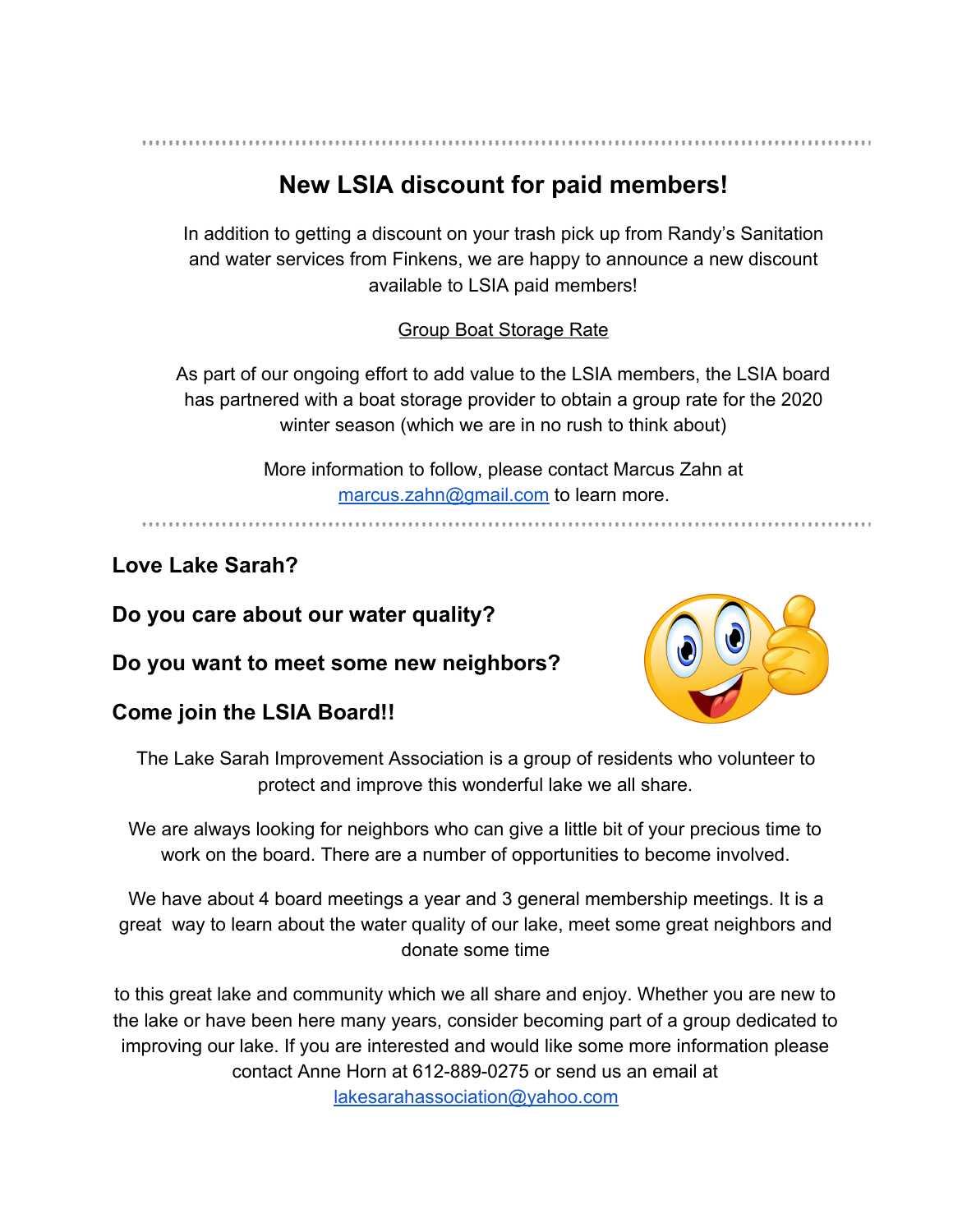# **The Bogs are Coming!**

For the past several months, we have stared at the ice waiting for the water underneath to once-again emerge. Soon, the docks and lifts will be returning to their rightful place and residents and guests will recreate on Lake Sarah. But alas, an obstacle may loom: BOGS!

Due to the higher water levels last fall, many residents experienced the occasional nuisance bog floating by or, in some cases, getting cozy with their docks, lifts, and/or shorelines. It is likely, we may see bogs meandering around the Lake again this spring.

If a floating bog becomes a nuisance, it is the responsibility of the property owner(s) where the bog is grounded to move the bog to an acceptable location or remove the bog altogether. Moving a floating bog away from your property or removing a bog from the lake requires a DNR aquatic plant management permit issued through the DNR Regional Fisheries Office.

Permits are free and take approximately 1-2 days to receive. The following is the link to the Minnesota DNR Permitting and Reporting System (MPARS)[:](https://webapps11.dnr.state.mn.us/mpars/public/authentication/login) [https://webapps11.dnr.state.mn.us/mpars/public/authentication/login.](https://webapps11.dnr.state.mn.us/mpars/public/authentication/login)

Additional information can be found on the DNR website: [https://www.dnr.state.mn.us](https://www.dnr.state.mn.us/)

It is worth noting that bogs are generally very heavy. Cutting bogs into smaller pieces makes them easier to pull up on shore. Once dried, they are much easier to move.

Feel free to check the [Lake Sarah website](http://lakesarah.com/) where additional information related to bogs may be posted. Additionally, should you need guidance or assistance with a troublesome bog, please feel free to reach out to the LSIA board volunteers.

# **Lake Treatment Update**

2019 was another successful year for our Aquatic Invasive Species (AIS) treatment efforts, thanks in no small part to resident involvement and the timely efforts from our partners at AIS Consulting, Aquatic Solutions, and the DNR. We were able to substantially knock down our primary AIS nemeses curly leaf pondweed and eurasian milfoil, and in so doing helped support a great year for lake use and navigation! Looking